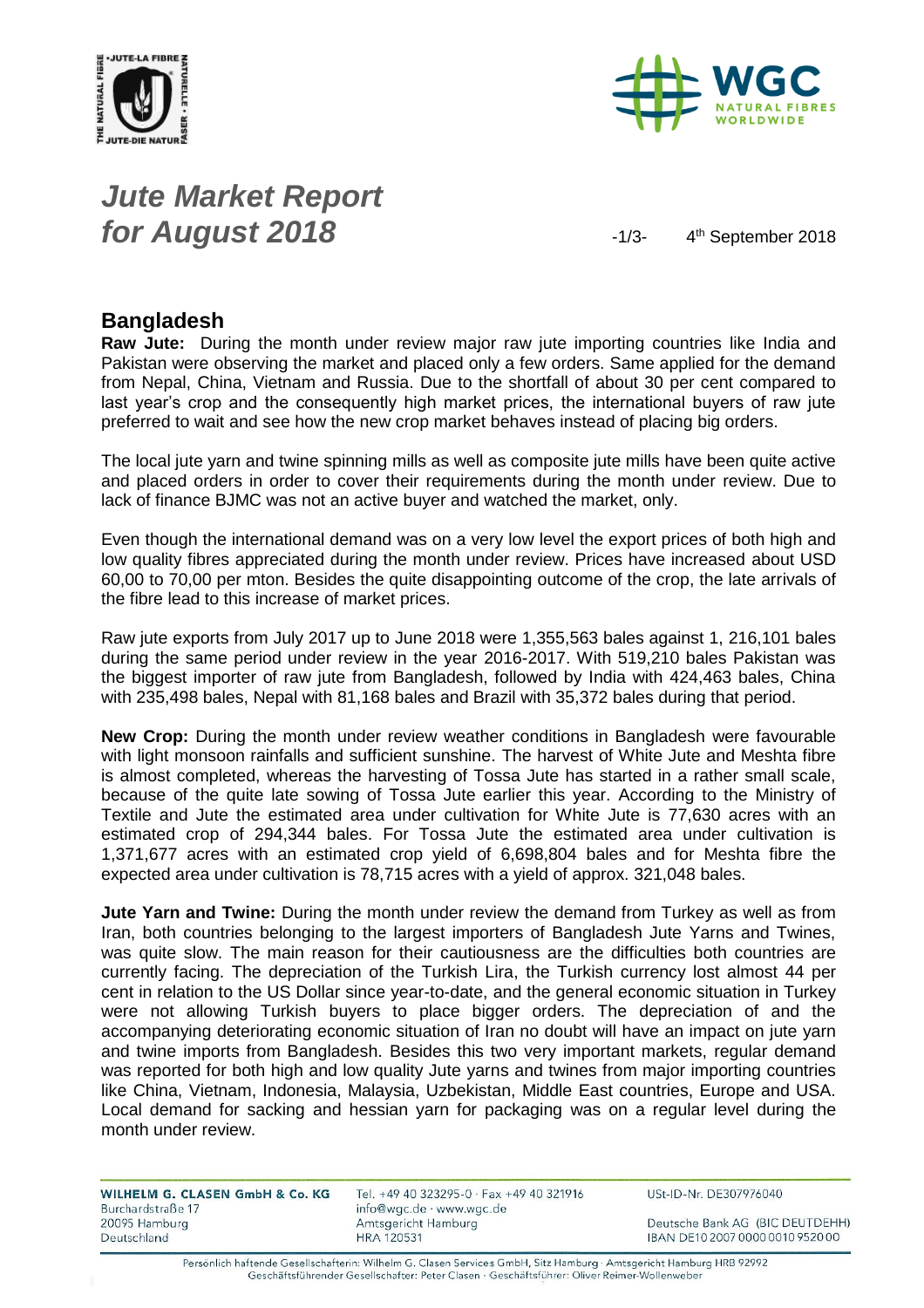



# *Jute Market Report for August 2018*  $\frac{2}{3}$

4<sup>th</sup> September 2018

Export prices increased by about USD 20,00 to 40,00 per mton for both low and high qualities of jute yarns and twines. The financially strong jute yarn and twine spinning mills were quite busy with their regular production during the month under review.

**Jute Goods:** During the month under review, the export demand for hessians and sackings was on a constant level. Buyers from Africa, Europe, Australia, China and USA were in market for finished goods of Hessians and Sackings. India was also in the market for unstitched jute cloth. The local demand for sacking and hessian quality bags for packaging purposes increased during the month under review.

Demand for Jute CBC from the regular importing countries in Europe, UK and Japan slightly increased compared with the demand during previous months.

During the month under review an increase of export prices for sackings (5%), hessians (2%) and CBC (2%) was observed.

### **India**

**Raw Jute (New Crop):** During the month under review India was enjoying sufficient sunshine, but rainfalls were missing, so that the farmers are desperately waiting for rainfalls to come. It is reported that the seasonal rainfall in Kolkata went into deficit for the first time this monsoon on August 29<sup>th</sup>. The first month of the monsoon, June, had got off to a rainy start and ended with a 42 per cent surplus. July and August, which are considered the rainiest months in Kolkata have received much less rainfall than expected this year, leading to the total monsoon rain dipping below the normal for the first time this year. Although July had recorded deficit rainfall, the seasonal rainfall was still positive at the end of the month because of excess rain in June. Sustained heavy rain eluded the city in August, too, and the cumulative rain figure dropped below the normal mark on August  $29<sup>th</sup>$  and stood at minus 1,3 per cent.

This year the sowing amounts to 494,150 hectares against 653,740 hectares last year. What we have stated in our market report for the month of July is now confirmed, the outcome of this year's crop is around 6, 2 Mio bales, compared to around 7, 43 Mio bales, last year. The carryover is estimated with 2, 6 Mio bales.

The Jute Balers Association (JBA) quotations during the month under review are as follows: TD-4 IRs 4.400 and TD-5 IRs 4.100, each per 100 kg / quintal. We still have no information about JCI procurement figures.

**Jute Goods:** Jute CBC demand remains very dull during the month under review. The demand for Hessians from both, export and domestic market is also quite dull, even though the prices were unchanged during the month under review.

Government ordered approx. 300.000 bales of B-Twill bags at prices remaining unchanged during the month under review.

| WILHELM G. CLASEN GmbH & Co. KG | Tel. +49 40 323295-0 · Fax +49 40 321916 | USt-ID-Nr. DE307976040           |
|---------------------------------|------------------------------------------|----------------------------------|
| Burchardstraße 17               | info@wgc.de · www.wgc.de                 |                                  |
| 20095 Hamburg                   | Amtsgericht Hamburg                      | Deutsche Bank AG (BIC DEUTDEHH)  |
| Deutschland                     | HRA 120531                               | IBAN DE10 2007 0000 0010 9520 00 |

Persönlich haftende Gesellschafterin: Wilhelm G. Clasen Services GmbH, Sitz Hamburg · Amtsgericht Hamburg HRB 92992 Geschäftsführender Gesellschafter: Peter Clasen · Geschäftsführer: Oliver Reimer-Wollenweber